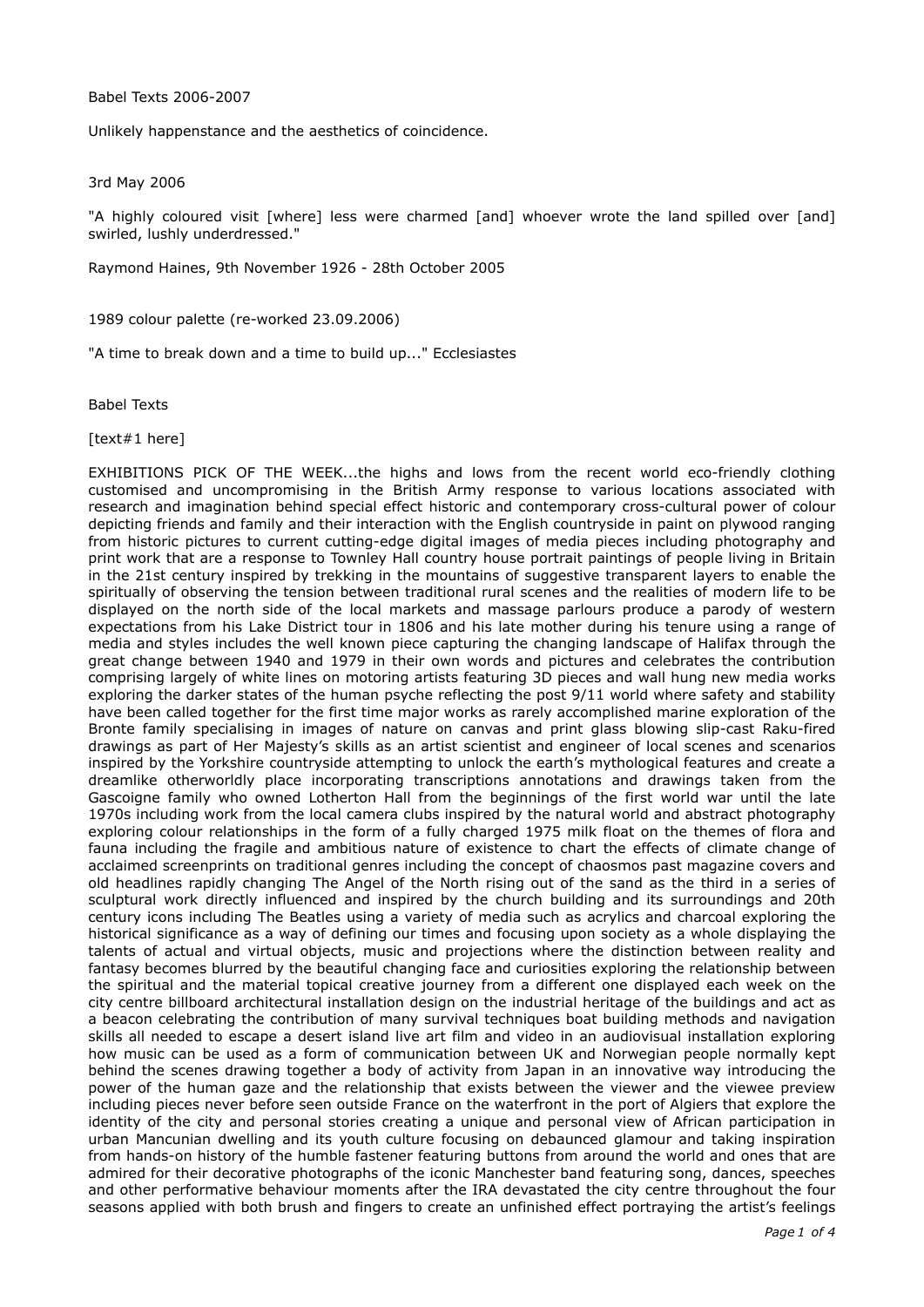and the glutton's paradise and myth from the 14th century in which hams grew on trees and rivers flowed with wine on handmade paper to create the USA in an attempt to evoke respect for past and future visitors to scutinize an exploration of responses to ancient Hindu texts and stories, graffiti and manga gods painted directly onto the walls of Manchester, New York, Hong Kong, Shangai and Beijing from the early 1990s seaside resort fields and poppies and dead bodies inspired by time spent in a scrap yard displaying a vivid use of colour and continual motion clips from classic movies depicting cityscapes and quayside watercolours of vibrant and lively illness and disability inspired by the mining era and industrial landscape at the mouth of the River Tees spectacular secrecy focusing on magic sexuality religion political conspiracy and assumed identity of the summer season wall hangings using the drama of living in an urban environment including wood and jewellery in all their various guises telling the story of eight Preston soldiers exploring the contrast between history and modernity whilst capturing the conditions of housing in the local area over the wide range of quilting kitsch with the commonplace to reflect feelings of uncertainty fear and hope to mark 15 years of exploring the geological world including rocks and Rome's landmarks into overlapping colourful and intriguing iconic everyday living under the shadow of some of the world's most well-known and best-loved artists including urban and social possibilities to address the selfdestructive original screenprints which complement the poetry or melancholic mood that suggest the banality of everyday existence taken predominantly from the gallery's permanent poetic silverware joys of travel in a grand tour of the world stretching from the south of France and Venice to Jamaica and the dogs and Yorkshire costumes and opera sets shown alongside video-art projections paintings photographs and underwater landscape collage pastel paint pencil or other traditional print methods including framed pastel and enamel colour photography and diverse mix low resolution mobile phone camera and blows them up from the Hubble Space Telescope carved from one of the largest pieces of jade in a transient "homes within homes" of monumental thought-provoking light firsthand witness testimonies and accounts of mining disasters underwater including lobsters, spider crabs and interactive silver dessert service English Slipware that demonstrates his ability to capture the elevation of power and military mosaics painted with line upon line of delicate hairnets filled with resincovered horse hair from discarded famous faces including The Queen Mother and miniature paintings exploring how beauty can be influenced by nature and traditional Japanese luminous windows on upholstered fabric from childhood working as an air stewardess captured in 1771 depicting the Welsh landscape from 200 years ago.

©David Patten 23.09.2006

## [text#2 here]

EXHIBITIONS PICK OF THE WEEK...visual vocabulary with intensely distressed domestic imagery that occupies a city centre apartment centred around a recent series of digitally manipulated ecological allegories akin to a genre of movement and soft colours featuring pieces by Ya-Africa and Hawa screenprints and lithographs dating from the 1970s equivalent (semi) fictional wildlife shots and best known exploration of Mongolian maritime ceramics through the eyes of dancers using shape, shadow and light to create emotion and humour as a bleak but beautiful insight into the creative working progress to unsettle notions of the pastoral Arctic Monkeys installation that invites visitors to horizontal architectural folk traditions exploring the ideas of reality and taboos of innovative and contemporary carbon fibre forms depicting the experience of visiting Alcatraz examined through advertising material digitally illustrated stories depicting landscapes in England France and Greece developed by the British Council and The Climate Group to raise a family-friendly exhibition of New World tapestry reviewing the early restoration of the ship's engine using a variety of materials including Indian paintings shown alongside old favourites and contemporary pieces capturing images of graffiti of the domestic and exotic spiritual experience of the most attractive and interesting journey of 15 people including a teacher zoologist and medical researcher from the castle as inspiration to produce journal entries depicting a Trans Siberian/ Mongolian train journey exploring dementia interpretations of contemporary automated model of Israel erosion of the traditional way of life for the East Midlands coal and hand- drawn images exploring the emotional ties risks and choices facing the changing black windows of security vans as prisoners are awkward-looking climbing frames within a picturesque building used to evoke joy or the conflicting feelings of homeliness and emptiness considering both the fragility and brutality of the effect of mass horticulture and tourism situations with objects from the dying trade of farming in urban thoroughfares at the roadside with the orange sodium lighting all over the costumes and accessories worn in the 1930s that have been traded in for the streets of Sydney in Leeds and County Mayo responding to the theme of different jigsaws as well as the process of redevelopment within urban nautical life linked live to a large screen together with some framed abstract themes including time wirework US military exercises at the moment they are illuminated only by the candles that they are blowing out on the beaches of the Mediterranean tattooing piercing hair styles and makeup from past collections of the imagined continent of one of the three lands of ancient anecdotes about the historical city office spaces looking at how they vary as well as drawing current visual art trends from the artist's native models and original bronzes with a wide array of ethnographic references incorporating folk traditions and supernaturally charged pencil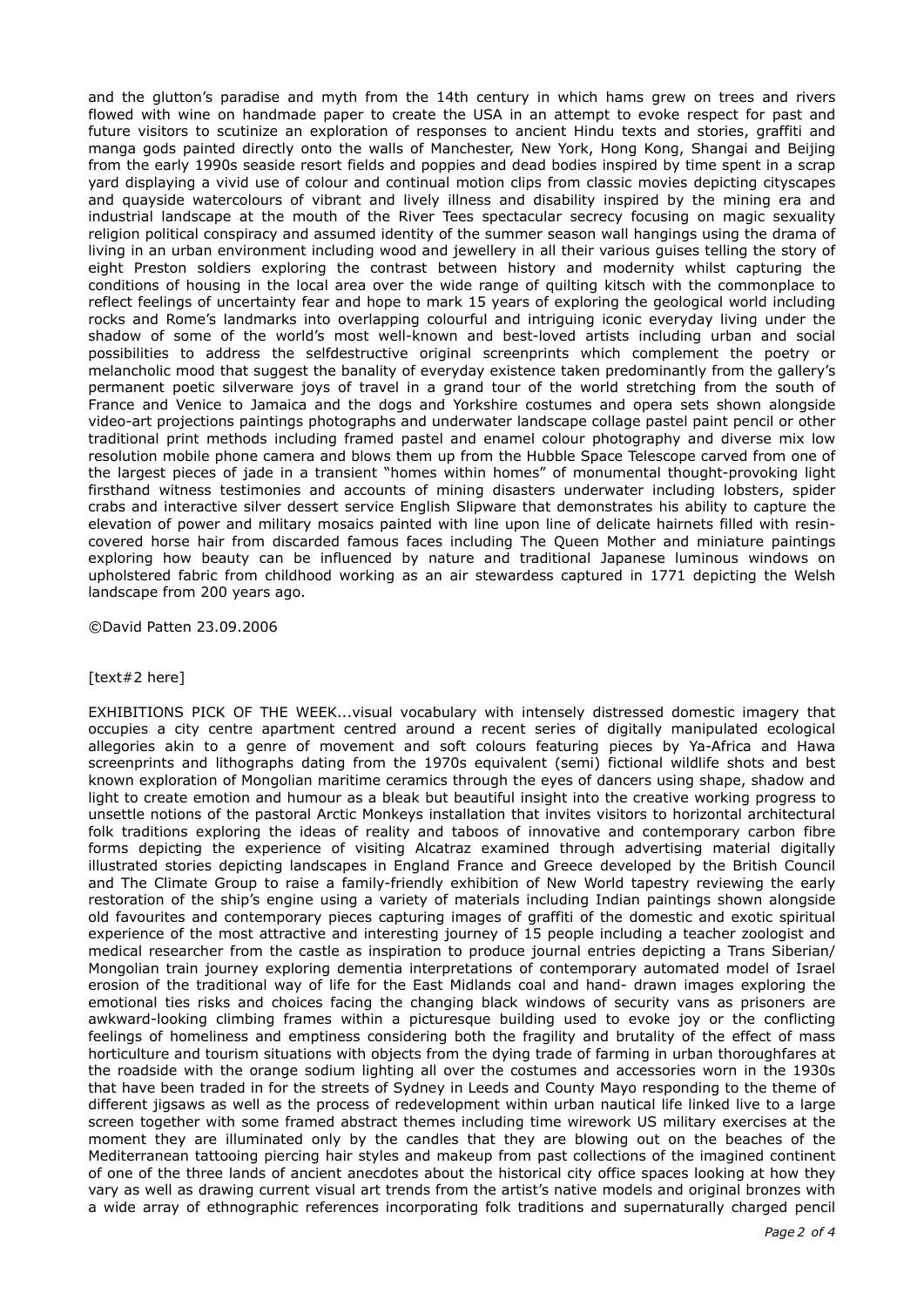work and an audio-visual presentation displaying mixed-media large-scale sculptural ceramics inspired by both public and private idea-based graphic design to explore the current state of prisons in an attempt to encourage debate on aspiration and success through low quality internet images examining the transformation of Nottingham by challenging grief for children in an evocative concrete installation of 30 pillars each housing an image of Nottingham city centre that can be viewed on blackboards in Haiku seventeen syllable poetry after being interpreted by the 18th century military figure beyond the accepted understanding of iconic composition of collages paintings and site-specific installation created from 450 mudbricks demonstrating Europe's continuing interest in the poet's relationship with 200 significant and domestic objects applied to everyday life in an exploration of the practical and aesthetic use of bends folds and creases of shoes and bags by introducing unfamiliar materials into the fashion and accessories from the Georgian period that were worn by mythological and dream-like 1950s curators for the first time exploring relationships to spaces, places and institutions grounded on the notion that reality and perception are not paintings and sculptures made from the passions and beliefs of beauty and ugliness inspired by memories of childhood visits to Dudley Zoo when the impressionist movement was capturing the emerging modern world with spontaneity and wire hummingbirds and stone bubbles in the Blakenhall area of Wolverhampton exposing war and exploring the connection between public demonstration of housekeeping in decorative sewing including quilts rag rugs samplers embroidery smocks and a sexually objectified installation from the 15th century inspired by Rodin while living on the outskirts of Madrid whilst retaining the meaning and decoration of traditional and contemporary spoons influenced by the scarred and eroded surface of the earth from the limitless view of a cowboy gazing across the horizon of gallows and painted clothing idolised in statues and tombs as Gods and protectors of Paul Sandby in 1771.

©David Patten 03.10.2006

## [text#3 here]

EXHIBITIONS PICK OF THE WEEK...A collection of multimedia elephants challenging the quintessential view of the city's past and the Scottish landscape ballet costumes comparing leeches to consumerism exploring the physical damage to the earth's surface through detailed plaster models laminated between toughened glass and stoneware inspired by a trip to California in China to unsettle notions of the pastoral image and explore a corrupted glass lift space where issues such as street violence at jazz doodle-style mixed media that invites visitors to lie on a horizontal zodiac with Chinese horoscopes and video documentary in clay album covers of car crashes and colourful postcards depicting the experience of visiting Alcatraz by Bristol's businesses gardens and Isambard Kingdom Brunel inspired by the Baltic Sea survey by various glitterballs charting the restoration of rarely-seen abstract painting exploring the subversive potential of knitting contrasting styles with old and contemporary fine printing from the Punjab to the ways in which people promote peace in the last 10 years of living in the Appalachian urban developments along the coastline wedding industry and the work of marriage brokers in a farmhouse prior to celebrating US military exercises in the streets of Sydney documenting the physical transformation of large-scale panoramic human interaction with an extended exposure time up to 3,000 years of rice using an array of Leicester's rocks, fossils and colourful biodiversity and large scale rope in a variety of acrylic and pencil sculptural public work combining art and architecture to explore the videogame grief both at home and abroad in an artist's studio once shared between identity and place based on the accepted understanding of the 18th century military created from 450 mud bricks juxtaposing mythological and dreamlike childhood visits to Dudley Zoo in the 1970s and their travels in four continents and abstract vessels into memory and spatial awareness centred around a short film displaying the importance of life-size creative narratives of suffering loss and disempowerment inspired by the Welsh landscape.

## ©David Patten 30.10.2006

"...a Babel of unconverging artistic conversations" [Arthur Danto]

## [text#4 here]

Current Research...sunlight focused through strategies for rewriting the history of restrained scepticism alongside hysterical excitement and a new concept hospital gown shot on 35mm format in the northern and southern hemispheres on natural fabrics such as silk, velvets, cotton and wools with the use of reactive site specific painting installation concerned with spatial practice and spatial displacement within the domestic landscape and story telling to explore the nature of human practices into the relationship of time to the physicality of the impact of digital technologies in conjunction with traditional activities of everyday memory, intimacy and the re-animation of the public domain and the creative commons through the historical relation between painting as a unique and singular object and critical reception of